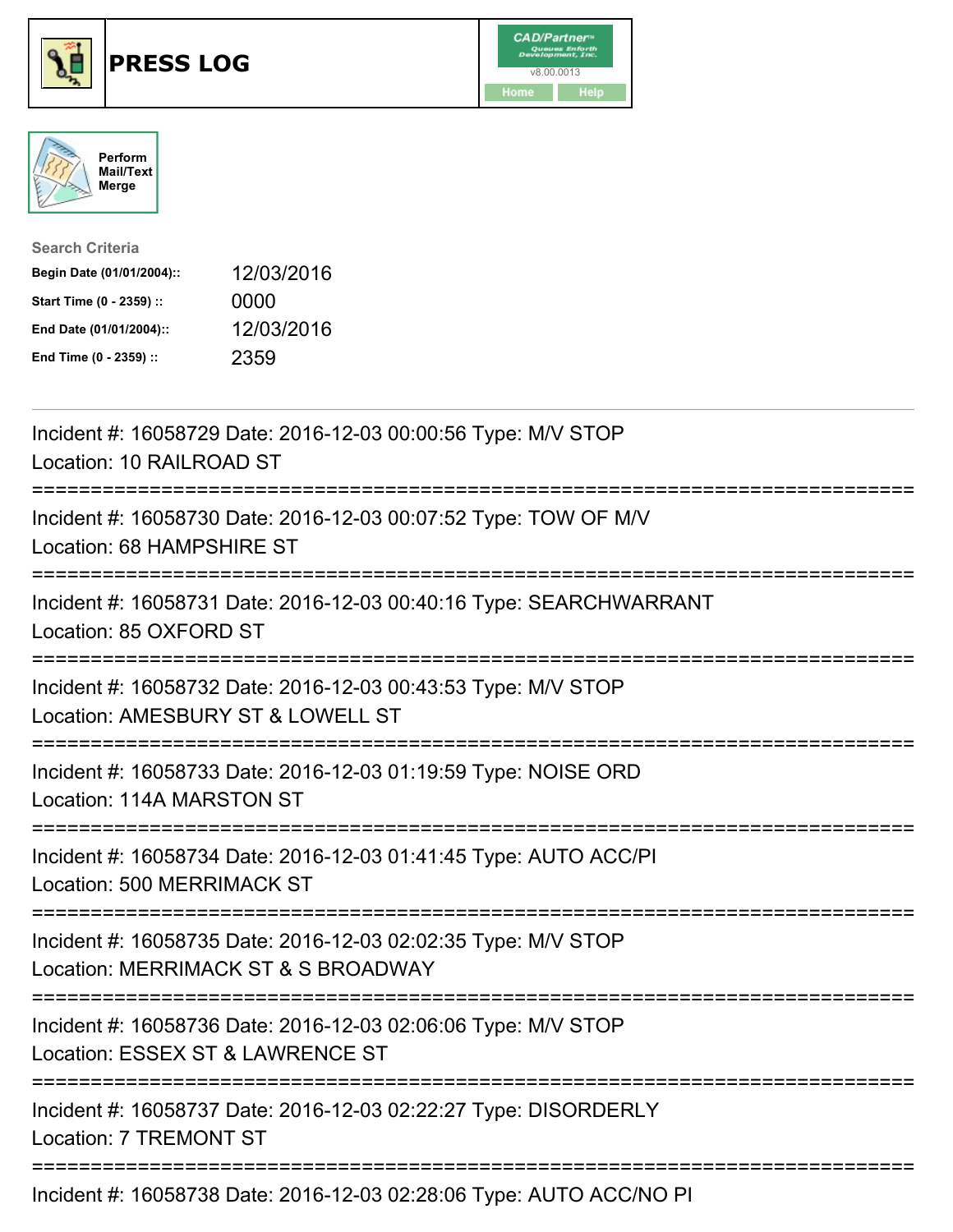Location: 61 TENNEY ST =========================================================================== Incident #: 16058739 Date: 2016-12-03 02:33:28 Type: DISTURBANCE Location: 141 AMESBURY ST #305 =========================================================================== Incident #: 16058740 Date: 2016-12-03 02:37:56 Type: M/V STOP Location: 90 LOWELL ST =========================================================================== Incident #: 16058741 Date: 2016-12-03 02:39:49 Type: DISTURBANCE Location: 521 BROADWAY =========================================================================== Incident #: 16058742 Date: 2016-12-03 02:41:16 Type: SPECIAL CHECK Location: STADIUM PROJECTS / null =========================================================================== Incident #: 16058743 Date: 2016-12-03 02:52:39 Type: UNWANTEDGUEST Location: 174 JACKSON ST #2 =========================================================================== Incident #: 16058744 Date: 2016-12-03 02:58:01 Type: VIO 209A Location: POLLO CIBAO / 157 LAWRENCE ST =========================================================================== Incident #: 16058745 Date: 2016-12-03 03:05:18 Type: M/V STOP Location: BRUCE ST & PARK ST =========================================================================== Incident #: 16058746 Date: 2016-12-03 03:06:13 Type: ALARMS Location: KARINA BLANCO RESD. / 2 CHAMPLAIN AV =========================================================================== Incident #: 16058747 Date: 2016-12-03 03:25:49 Type: ARSON/ATTEMPT Location: 174 JACKSON ST #2 =========================================================================== Incident #: 16058748 Date: 2016-12-03 05:15:06 Type: NOISE ORD Location: 78 HOLLY ST FL 3 =========================================================================== Incident #: 16058749 Date: 2016-12-03 05:39:11 Type: NOISE ORD Location: 10 DIAMOND ST #22 =========================================================================== Incident #: 16058750 Date: 2016-12-03 06:41:12 Type: CK WELL BEING Location: 606 ANDOVER ST =========================================================================== Incident #: 16058751 Date: 2016-12-03 07:14:49 Type: M/V STOP Location: BRADFORD ST & FRANKLIN ST ===========================================================================

Incident #: 16058752 Date: 2016-12-03 07:17:15 Type: M/V STOP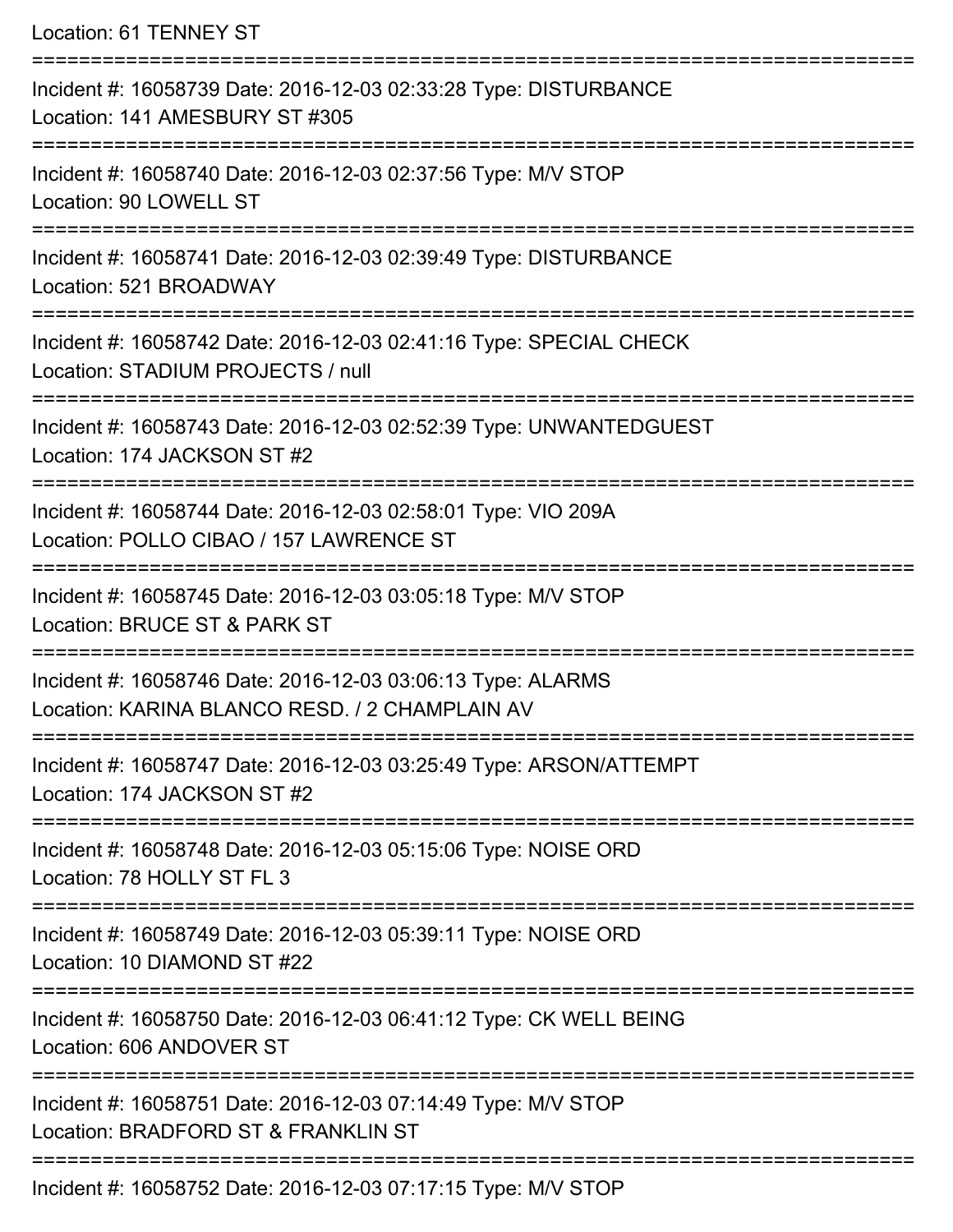| Incident #: 16058753 Date: 2016-12-03 07:18:31 Type: MEDIC SUPPORT<br>Location: 248 BROADWAY                     |
|------------------------------------------------------------------------------------------------------------------|
| Incident #: 16058754 Date: 2016-12-03 07:25:43 Type: M/V STOP<br>Location: EATON ST & EVERETT ST                 |
| Incident #: 16058755 Date: 2016-12-03 07:35:26 Type: A&B PAST<br>Location: 37 AUBURN ST #D                       |
| Incident #: 16058756 Date: 2016-12-03 07:38:27 Type: M/V STOP<br>Location: EATON ST & EVERETT ST                 |
| Incident #: 16058757 Date: 2016-12-03 07:39:40 Type: M/V STOP<br>Location: FRANKLIN ST & HAVERHILL ST            |
| Incident #: 16058758 Date: 2016-12-03 07:40:58 Type: M/V STOP<br>Location: EATON ST & EVERETT ST                 |
| Incident #: 16058759 Date: 2016-12-03 07:56:22 Type: M/V STOP<br>Location: FRANKLIN ST & LOWELL ST               |
| Incident #: 16058760 Date: 2016-12-03 07:58:14 Type: M/V STOP<br>Location: BOSTON MARKET / 435 WINTHROP AV       |
| Incident #: 16058761 Date: 2016-12-03 08:07:22 Type: M/V STOP<br>Location: RT 114 & 495                          |
| Incident #: 16058762 Date: 2016-12-03 08:42:55 Type: SPECIAL CHECK<br>Location: CARRIBBEAN BAKERY / 205 BROADWAY |
| Incident #: 16058763 Date: 2016-12-03 09:01:49 Type: ALARM/BURG<br>Location: 603 S UNION ST                      |
| Incident #: 16058764 Date: 2016-12-03 09:10:44 Type: PARK & WALK<br>Location: BRADFORD ST & BROADWAY             |
| Incident #: 16058765 Date: 2016-12-03 09:17:49 Type: SUS PERS/MV<br>Location: TACO GUAPO / 205 BROADWAY          |
| Incident #: 16058766 Date: 2016-12-03 09:25:12 Type: SUS PERS/MV                                                 |

 $L$  ...  $\lambda$  tremont of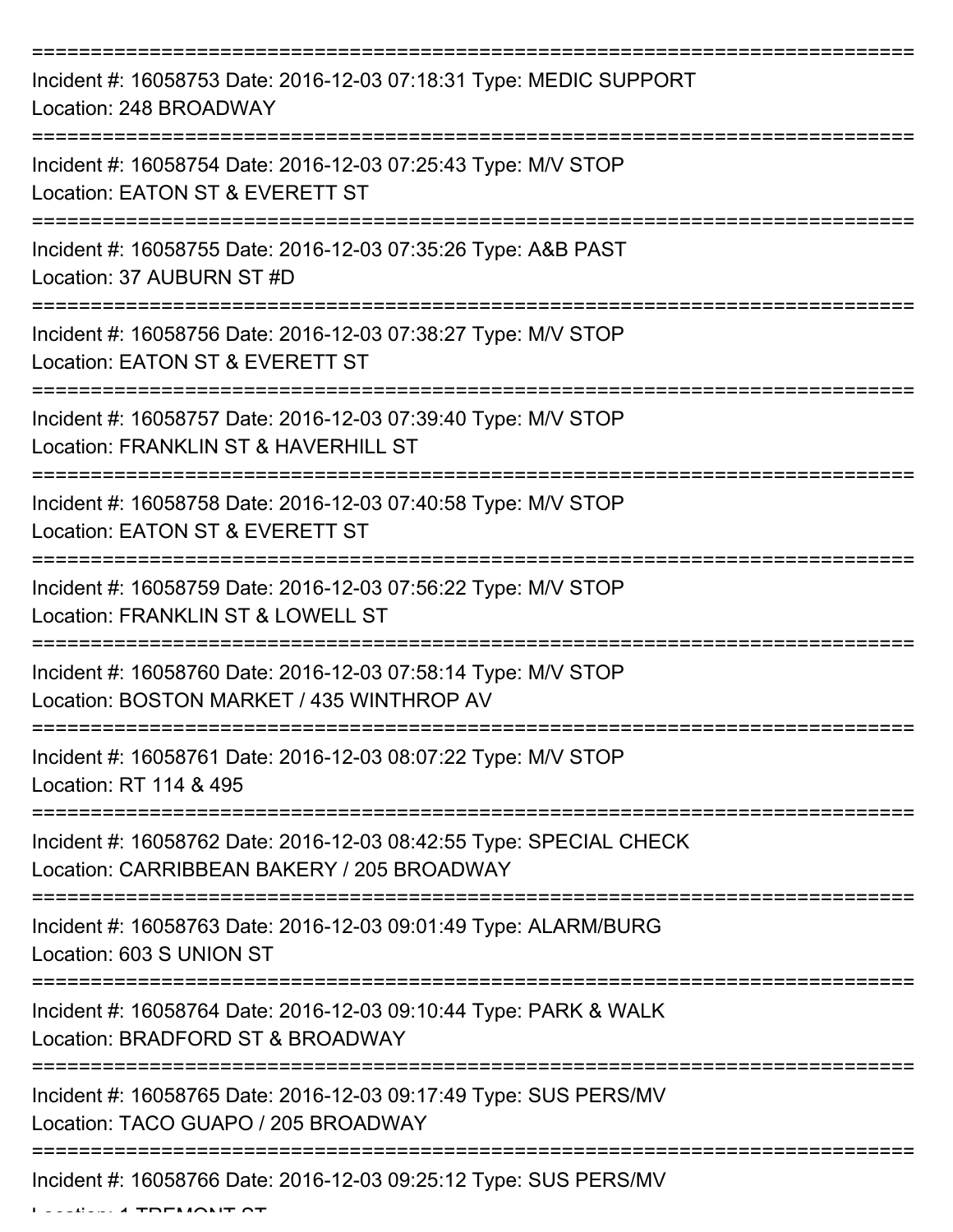| Incident #: 16058767 Date: 2016-12-03 09:58:36 Type: PARK & WALK<br>Location: BROADWAY                      |
|-------------------------------------------------------------------------------------------------------------|
| Incident #: 16058768 Date: 2016-12-03 10:11:06 Type: UNWANTEDGUEST<br>Location: 126 BERNARD AV              |
| Incident #: 16058769 Date: 2016-12-03 10:13:23 Type: AUTO ACC/PI<br>Location: 32 MANCHESTER ST              |
| Incident #: 16058770 Date: 2016-12-03 10:16:46 Type: M/V STOP<br>Location: 1NR425 / LAWRENCE ST             |
| Incident #: 16058771 Date: 2016-12-03 10:20:58 Type: M/V STOP<br>Location: LIVERY 70424 / LORING ST         |
| Incident #: 16058772 Date: 2016-12-03 10:25:55 Type: FORGERY PAST<br>Location: 44 YOUNG AV                  |
| Incident #: 16058773 Date: 2016-12-03 10:48:05 Type: M/V STOP<br>Location: 3SP514 / 108 SALEM ST<br>======= |
| Incident #: 16058774 Date: 2016-12-03 10:54:51 Type: TOW/REPOSSED<br>Location: 61 BODWELL ST                |
| Incident #: 16058775 Date: 2016-12-03 10:58:05 Type: TOW/REPOSSED<br>Location: 165 SARATOGA ST              |
| Incident #: 16058776 Date: 2016-12-03 11:00:33 Type: INVESTIGATION<br>Location: 137 GARDEN ST               |
| Incident #: 16058777 Date: 2016-12-03 11:19:35 Type: M/V STOP<br>Location: HAVERHILL ST & LAWRENCE ST       |
| Incident #: 16058778 Date: 2016-12-03 11:31:45 Type: M/V STOP<br>Location: HAVERHILL ST & WEST ST           |
| Incident #: 16058779 Date: 2016-12-03 11:40:26 Type: M/V STOP<br>Location: 101 AMESBURY ST                  |
| Incident #: 16058780 Date: 2016-12-03 11:49:47 Type: M/V STOP                                               |

Location: 250 MEDDIMACK ST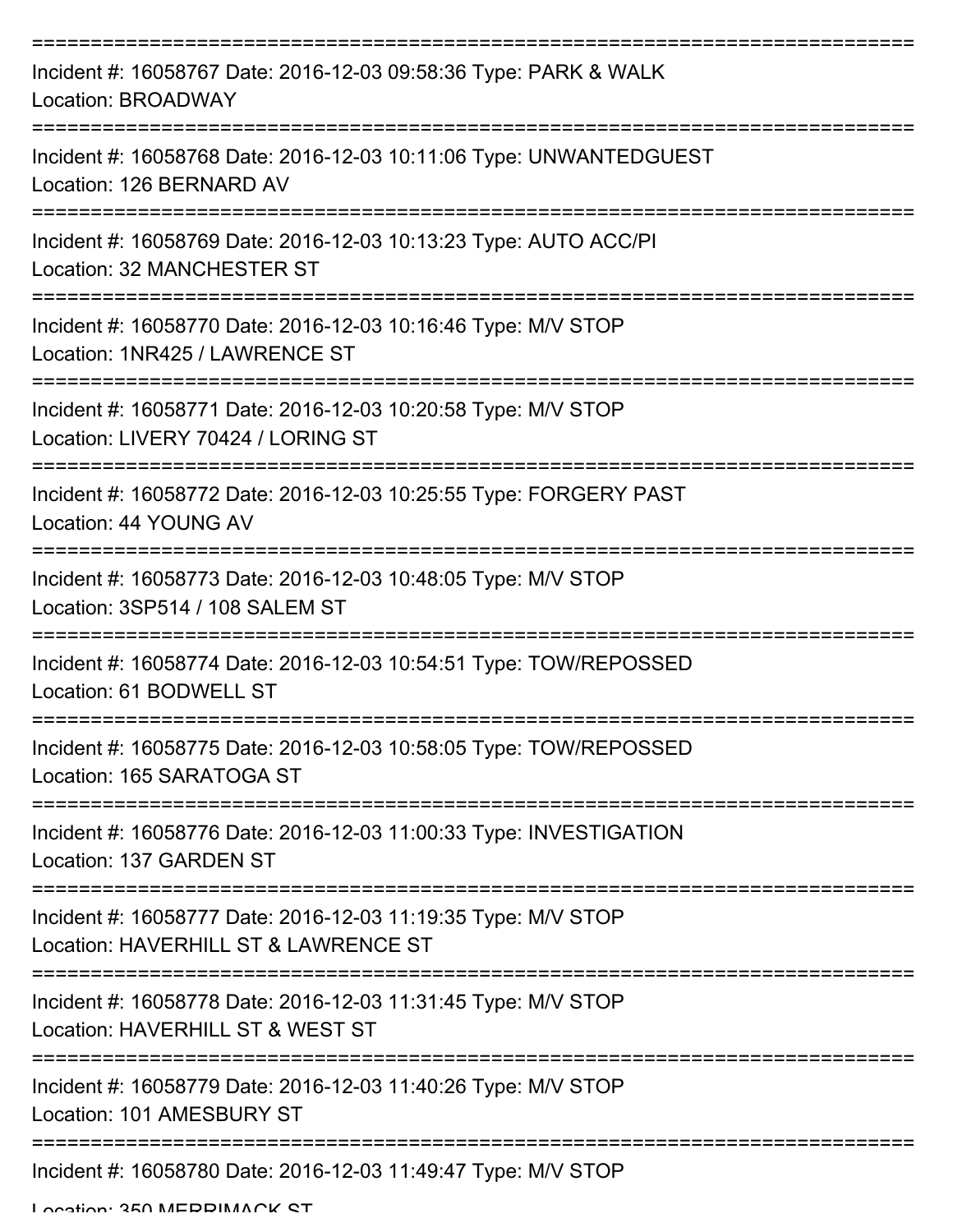| Incident #: 16058781 Date: 2016-12-03 11:59:27 Type: GENERAL SERV<br>Location: BROADWAY & LOWELL ST      |
|----------------------------------------------------------------------------------------------------------|
| Incident #: 16058782 Date: 2016-12-03 12:02:55 Type: KEEP PEACE<br>Location: 439 RIVERSIDE DR            |
| Incident #: 16058783 Date: 2016-12-03 12:07:00 Type: M/V STOP<br>Location: 146 MARGIN ST                 |
| Incident #: 16058784 Date: 2016-12-03 12:10:30 Type: INVESTIGATION<br>Location: 85 OXFORD ST             |
| Incident #: 16058785 Date: 2016-12-03 12:13:41 Type: M/V STOP<br><b>Location: MERRIMACK ST</b>           |
| Incident #: 16058786 Date: 2016-12-03 12:20:22 Type: AUTO ACC/PED<br>Location: 99 BEACON ST              |
| Incident #: 16058787 Date: 2016-12-03 12:23:59 Type: UNWANTEDGUEST<br>Location: 439 RIVERSIDE DR         |
| Incident #: 16058788 Date: 2016-12-03 12:28:00 Type: TRESPASSING<br>Location: GIANT GLASS / LOWELL ST    |
| Incident #: 16058789 Date: 2016-12-03 13:09:51 Type: SUS PERS/MV<br>Location: 391 CHESTNUT ST            |
| Incident #: 16058790 Date: 2016-12-03 13:18:50 Type: MISSING PERS<br>Location: 136 WATER ST              |
| Incident #: 16058791 Date: 2016-12-03 13:21:49 Type: UNKNOWN PROB<br>Location: 56 EUTAW ST               |
| Incident #: 16058792 Date: 2016-12-03 13:26:06 Type: SUS PERS/MV<br>Location: 9 SUMMER ST                |
| Incident #: 16058793 Date: 2016-12-03 14:01:43 Type: AUTO ACC/PI<br>Location: ANDOVER ST & BROOKFIELD ST |
| Incident #: 16058794 Date: 2016-12-03 14:08:33 Type: MV/BLOCKING<br>Location: ARLINGTON ST & LAWRENCE ST |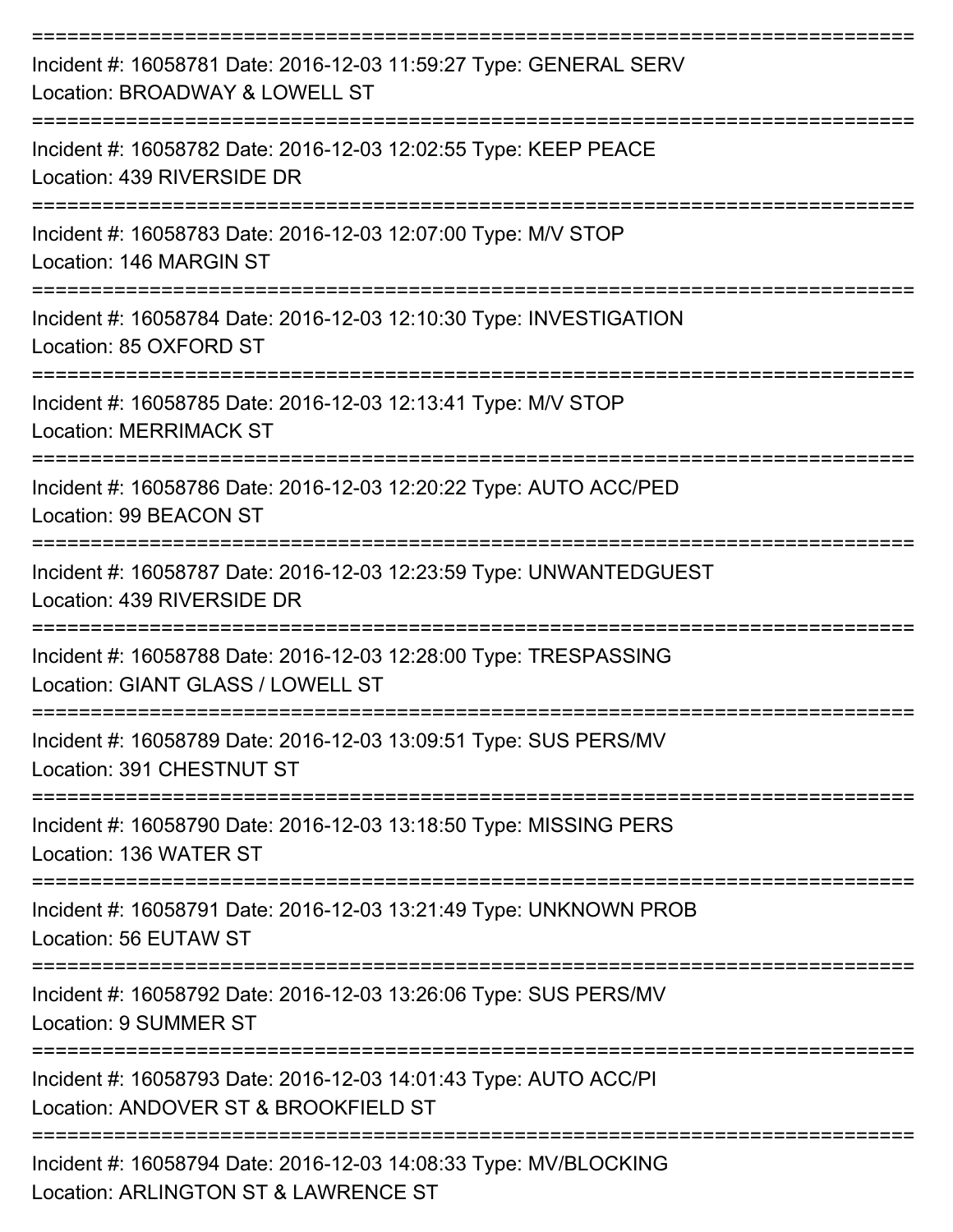| Incident #: 16058795 Date: 2016-12-03 14:17:14 Type: UNWANTEDGUEST<br>Location: 2 CURRIER ST FL 1               |
|-----------------------------------------------------------------------------------------------------------------|
| Incident #: 16058796 Date: 2016-12-03 14:31:30 Type: M/V STOP<br>Location: 474 ANDOVER ST<br>------------------ |
| Incident #: 16058797 Date: 2016-12-03 14:58:08 Type: MAL DAMAGE<br>Location: 8 WILLOW ST                        |
| Incident #: 16058798 Date: 2016-12-03 15:18:52 Type: M/V STOP<br>Location: HAVERHILL ST & NEWBURY ST            |
| Incident #: 16058799 Date: 2016-12-03 15:34:45 Type: SUS PERS/MV<br>Location: 314 HIGH ST                       |
| Incident #: 16058800 Date: 2016-12-03 15:51:55 Type: DOMESTIC/PROG<br>Location: 46 WARREN ST                    |
| Incident #: 16058801 Date: 2016-12-03 15:53:26 Type: DISTURBANCE<br>Location: 5 NIGHTINGALE CT                  |
| Incident #: 16058802 Date: 2016-12-03 15:55:21 Type: M/V STOP<br>Location: BROADWAY & LOWELL ST                 |
| Incident #: 16058803 Date: 2016-12-03 15:57:07 Type: RECOV/STOL/MV<br>Location: 15 BROOKFIELD ST                |
| Incident #: 16058804 Date: 2016-12-03 15:57:51 Type: MEDIC SUPPORT<br>Location: 30 WOODLAND ST FL 1STFL         |
| Incident #: 16058805 Date: 2016-12-03 16:03:27 Type: M/V STOP<br>Location: 205 BROADWAY                         |
| Incident #: 16058806 Date: 2016-12-03 16:09:01 Type: UNKNOWN PROB<br>Location: 9 SUMMER ST #S109                |
| Incident #: 16058807 Date: 2016-12-03 16:13:29 Type: UNKNOWN PROB<br>Location: HAFFNERS / PARKER ST             |
| Incident #: 16058808 Date: 2016-12-03 16:23:06 Type: AUTO ACC/PI<br>Location: E HAVERHILL ST & HIGH ST          |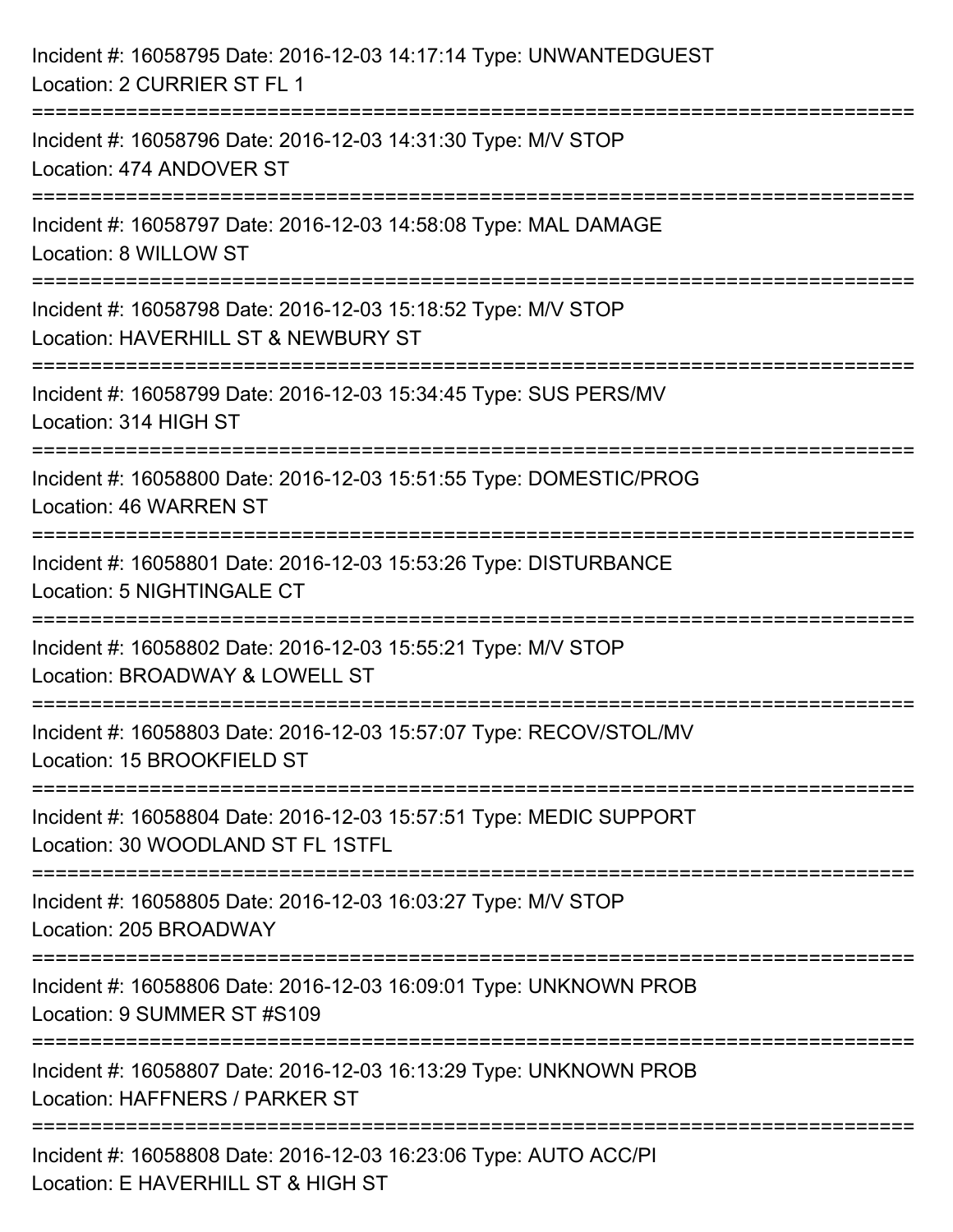| Incident #: 16058809 Date: 2016-12-03 16:32:45 Type: DISTURBANCE<br>Location: 36 BOXFORD ST FL 1                                       |
|----------------------------------------------------------------------------------------------------------------------------------------|
| ======================================<br>Incident #: 16058810 Date: 2016-12-03 16:38:44 Type: ALARM/BURG<br>Location: 41 S BOWDOIN ST |
| Incident #: 16058811 Date: 2016-12-03 16:46:17 Type: ALARM/BURG<br>Location: 71 DUCKETT AV                                             |
| Incident #: 16058812 Date: 2016-12-03 16:49:43 Type: MEDIC SUPPORT<br>Location: 308 S UNION ST                                         |
| Incident #: 16058813 Date: 2016-12-03 16:57:29 Type: MAL DAMAGE<br>Location: 175 E HAVERHILL ST                                        |
| Incident #: 16058814 Date: 2016-12-03 16:59:30 Type: SUS PERS/MV<br>Location: 20 THORNDIKE ST                                          |
| Incident #: 16058815 Date: 2016-12-03 17:18:37 Type: AUTO ACC/NO PI<br>Location: 14 MELROSE ST                                         |
| Incident #: 16058816 Date: 2016-12-03 17:29:44 Type: AUTO ACC/NO PI<br>Location: 14 MELROSE ST                                         |
| Incident #: 16058817 Date: 2016-12-03 17:32:53 Type: HARASSMENT<br>Location: 24 BIRCH ST                                               |
| Incident #: 16058818 Date: 2016-12-03 17:47:18 Type: CK WELL BEING<br>Location: 193 HOWARD ST #2 FL 2                                  |
| Incident #: 16058819 Date: 2016-12-03 17:55:27 Type: DOMESTIC/PROG<br>Location: 59 JACKSON ST                                          |
| Incident #: 16058820 Date: 2016-12-03 18:00:48 Type: AUTO ACC/NO PI<br>Location: LAWRENCE ST & MAPLE ST                                |
| Incident #: 16058821 Date: 2016-12-03 18:13:30 Type: MV/BLOCKING<br>Location: 66 OSGOOD ST                                             |
| Incident #: 16058822 Date: 2016-12-03 18:21:15 Type: M/V STOP<br>Location: ANDOVER ST & BLANCHARD ST                                   |

===========================================================================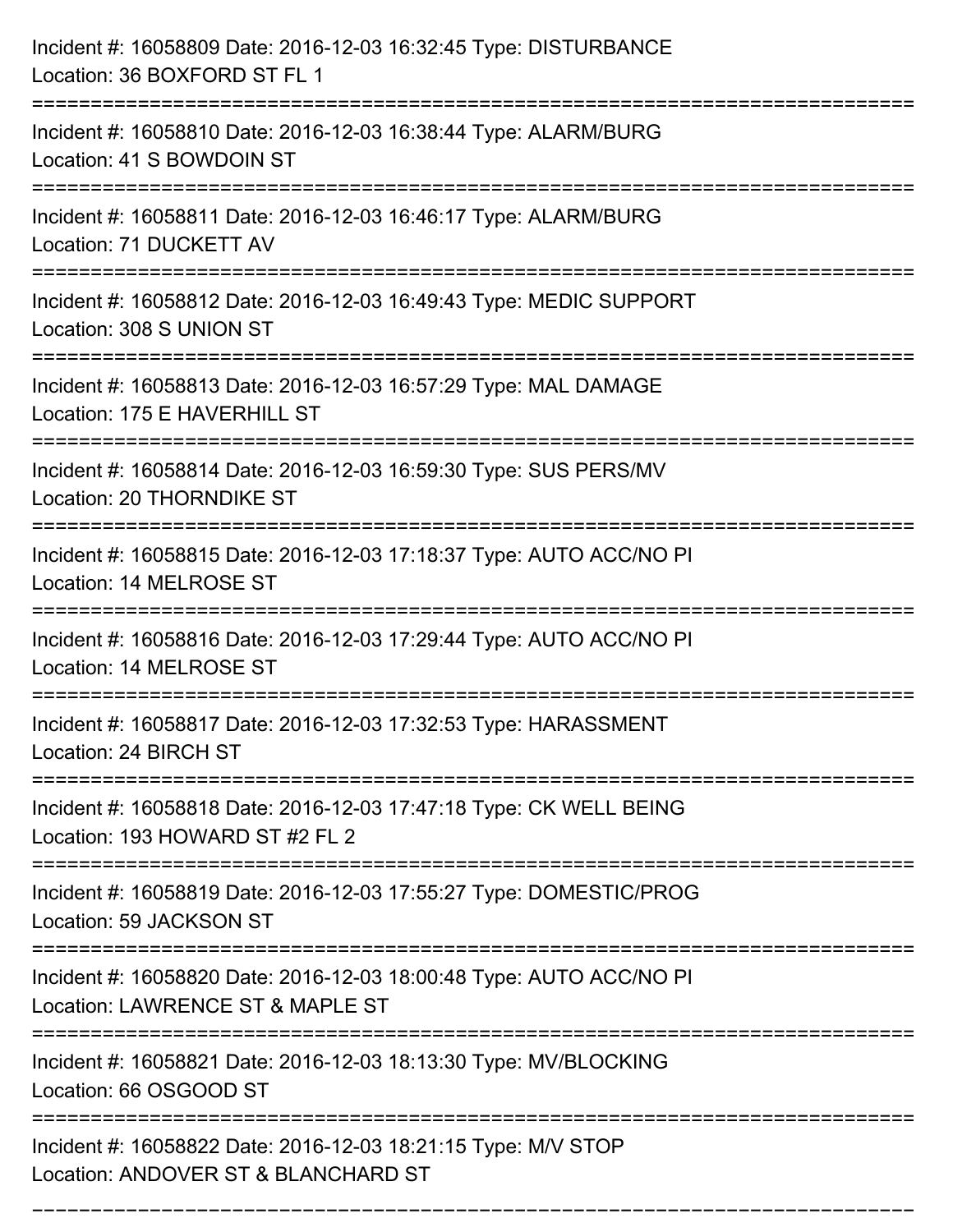| Incident #: 16058823 Date: 2016-12-03 18:26:05 Type: SUICIDE ATTEMPT<br>Location: 48 HOLLY ST                                                                    |
|------------------------------------------------------------------------------------------------------------------------------------------------------------------|
| Incident #: 16058825 Date: 2016-12-03 18:33:23 Type: DRUG OVERDOSE<br>Location: BURGER KING / 187 BROADWAY                                                       |
| Incident #: 16058824 Date: 2016-12-03 18:33:33 Type: M/V STOP<br>Location: CHARDON ST & HAMPSHIRE ST<br>=========================                                |
| Incident #: 16058826 Date: 2016-12-03 18:44:16 Type: SUS PERS/MV<br>Location: SALEM ST & PARKER ST                                                               |
| Incident #: 16058827 Date: 2016-12-03 19:00:26 Type: HIT & RUN M/V<br>Location: 61 BUNKERHILL ST<br>:=================================<br>====================== |
| Incident #: 16058828 Date: 2016-12-03 19:09:22 Type: ALARM/HOLD<br>Location: 97 S BROADWAY                                                                       |
| Incident #: 16058829 Date: 2016-12-03 19:10:21 Type: CK WELL BEING<br>Location: 7 DAISY ST FL 1<br>============================                                  |
| Incident #: 16058830 Date: 2016-12-03 19:39:37 Type: DISTURBANCE<br>Location: 66 BENNINGTON ST #3 FL 3                                                           |
| Incident #: 16058832 Date: 2016-12-03 19:41:43 Type: DOMESTIC/PROG<br>Location: 131 S UNION ST #3 FL 3                                                           |
| Incident #: 16058831 Date: 2016-12-03 19:42:13 Type: MEDIC SUPPORT<br>Location: 305 HAMPSHIRE ST #A                                                              |
| Incident #: 16058833 Date: 2016-12-03 19:47:05 Type: DRUG OVERDOSE<br>Location: 183 PARKER ST #1 FL 1                                                            |
| Incident #: 16058835 Date: 2016-12-03 19:48:59 Type: HIT & RUN M/V<br>Location: 199 LAWRENCE ST                                                                  |
| Incident #: 16058834 Date: 2016-12-03 19:49:33 Type: GENERAL SERV<br>Location: 17 MILTON ST #1 FL 1                                                              |
| Incident #: 16058836 Date: 2016-12-03 19:58:23 Type: SUS PERS/MV<br>Location: BROADWAY & WATER ST                                                                |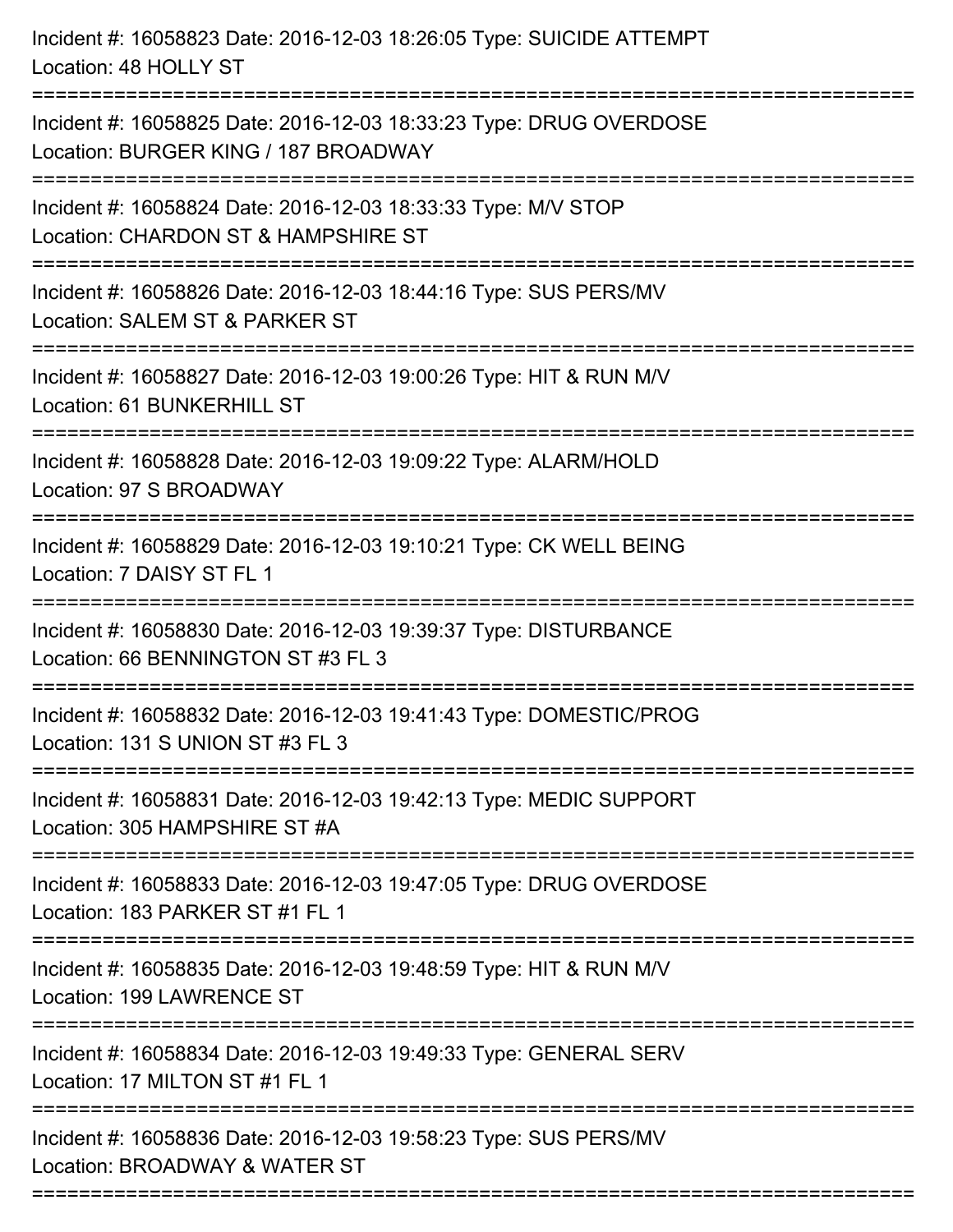Location: 85 BOXFORD ST

=========================================================================== Incident #: 16058838 Date: 2016-12-03 20:18:04 Type: ALARM/BURG Location: NAZIR AUTO CENTER / 576 HAVERHILL ST =========================================================================== Incident #: 16058839 Date: 2016-12-03 20:21:42 Type: ABAND MV Location: 102 E CAMBRIDGE ST #D =========================================================================== Incident #: 16058840 Date: 2016-12-03 20:33:04 Type: MEDIC SUPPORT Location: 153 EXCHANGE ST #1 FL 1 =========================================================================== Incident #: 16058841 Date: 2016-12-03 20:44:51 Type: MAN DOWN Location: HAVERHILL ST & OXFORD ST =========================================================================== Incident #: 16058842 Date: 2016-12-03 21:00:22 Type: MAL DAMAGE Location: 91 BAILEY ST #2 FL 2 =========================================================================== Incident #: 16058843 Date: 2016-12-03 21:03:36 Type: ALARM/BURG Location: 34 PLEASANT ST FL 1 =========================================================================== Incident #: 16058844 Date: 2016-12-03 21:25:58 Type: AUTO ACC/NO PI Location: S UNION ST & FALMOUTH ST =========================================================================== Incident #: 16058845 Date: 2016-12-03 21:46:20 Type: M/V STOP Location: CRAWFORD ST =========================================================================== Incident #: 16058846 Date: 2016-12-03 21:47:54 Type: M/V STOP Location: ALLSTON ST & HIGH ST =========================================================================== Incident #: 16058847 Date: 2016-12-03 21:53:31 Type: GENERAL SERV Location: 235 JACKSON ST =========================================================================== Incident #: 16058848 Date: 2016-12-03 22:03:55 Type: HIT & RUN M/V Location: 91 BAILEY ST =========================================================================== Incident #: 16058849 Date: 2016-12-03 22:16:31 Type: M/V STOP Location: 169 ESSEX ST =========================================================================== Incident #: 16058850 Date: 2016-12-03 22:20:37 Type: M/V STOP Location: CENTRAL BRIDGE ===========================================================================

Incident #: 16058851 Date: 2016 12 03 22:22:36 Type: TOW/REPOSSED